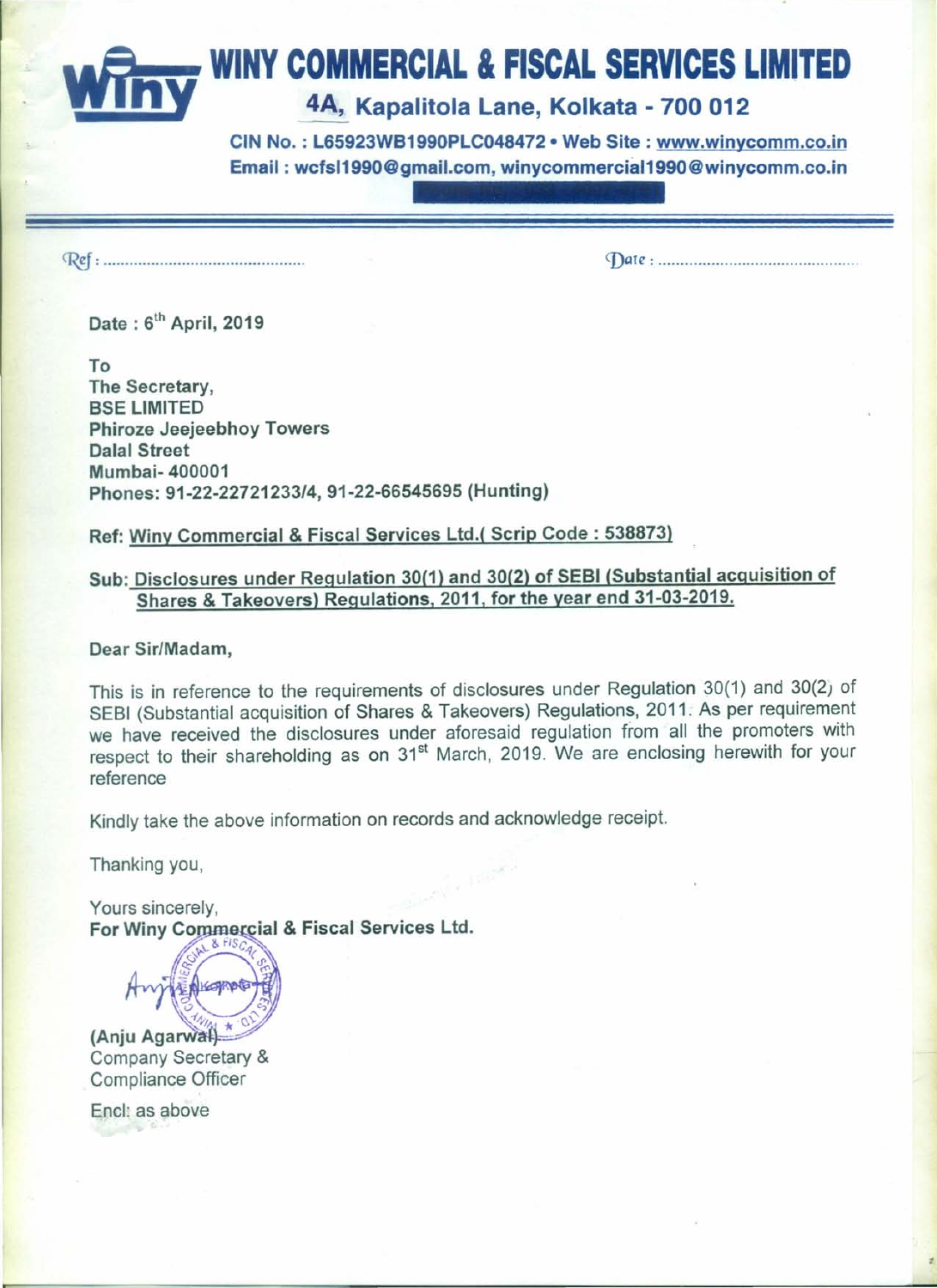#### ANNEXURE· 1

## Format for Disclosures under Regulation 30(1) and 30(2) of SEBI (Substantial Acquisition of Shares & Takeovers) Regulations, 2011, for the year end 31·03·2019,

| 1. | Name of the Target Company (TC)                                                                                                                                                                                                                                                                                     | Winy Commercial & Fiscal Services Limited<br>1. The Calcutta Stock Exchange Limited<br>2. BSE Limited |                                                                      |                                                         |
|----|---------------------------------------------------------------------------------------------------------------------------------------------------------------------------------------------------------------------------------------------------------------------------------------------------------------------|-------------------------------------------------------------------------------------------------------|----------------------------------------------------------------------|---------------------------------------------------------|
| 2. | Name(s) of the Stock Exchange(s) where the shares of the TC<br>are listed                                                                                                                                                                                                                                           |                                                                                                       |                                                                      |                                                         |
| 3. | Particulars of the shareholder(s):                                                                                                                                                                                                                                                                                  |                                                                                                       |                                                                      |                                                         |
| a. | Name of person together with Person Acting in Concert (PAC)<br>whose total holding (including that in the form of shares,<br>warrants, convertible securities and any other instrument that<br>would entitle the holder to receive shares in the target<br>company) is more than 25% voting rights of the TC.<br>o٢ | N.A                                                                                                   |                                                                      |                                                         |
|    | b. Name(s) of promoter(s), member of the promoter group and<br>PAC with him.                                                                                                                                                                                                                                        |                                                                                                       |                                                                      |                                                         |
|    |                                                                                                                                                                                                                                                                                                                     | <b>Edmond Securities Private Limited</b><br>Centuple Finance Private Limited                          |                                                                      |                                                         |
| 4. | Particulars of the shareholding of person(s) mentioned at (3)<br>above                                                                                                                                                                                                                                              | Number of shares                                                                                      | % w.r.t. total<br>share /voting<br>capital<br>wherever<br>applicable | % of total diluted<br>share/voting<br>capital of TC (*) |
| 5. | As on March 31 of the year, holding of:                                                                                                                                                                                                                                                                             |                                                                                                       |                                                                      |                                                         |
|    | <b>Shares</b><br>a)                                                                                                                                                                                                                                                                                                 | 1650000                                                                                               | 20.95%                                                               | Nil                                                     |
|    | Voting Rights (otherwise than by shares)<br>b)                                                                                                                                                                                                                                                                      | Nil                                                                                                   | Nil                                                                  | <b>Nil</b>                                              |
|    | Warrants,<br>C)                                                                                                                                                                                                                                                                                                     | Nil                                                                                                   | Nil                                                                  | Nil                                                     |
|    | <b>Convertible Securities</b><br>(d)                                                                                                                                                                                                                                                                                | Nil                                                                                                   | Nil                                                                  | Nil                                                     |
|    | any other instrument that would entitle the holder to receive<br>e)<br>shares in the TC.                                                                                                                                                                                                                            | Nil                                                                                                   | Nil                                                                  | Nil                                                     |
|    | Total                                                                                                                                                                                                                                                                                                               | 1650000                                                                                               | 20.95%                                                               |                                                         |

### Part-B\*\*

Name of the Target Company: S T Services Limited

| Name(s) of the person and Persons Acting in<br>Concert (PAC) with the person | Whether the person belongs to<br>Promoter/ Promoter group | PAN of the person and PACs |  |
|------------------------------------------------------------------------------|-----------------------------------------------------------|----------------------------|--|
| <b>Edmond Securities Private Limited</b>                                     | Yes                                                       | AAACE7754N                 |  |
| Centuple Finance Private Limited                                             | Yes                                                       | AABCC0637K                 |  |

Signature of the Authorized Signatory

For Winy Commercial & Fiscal Services Limited

 $\sim$   $\sim$  $+$  $\sqrt{h}$ (Anju Agarwal) Compliance Officers Place: Kolkata Date: 06/04/2019

#### Note:

- 1. In case of promoter(s) making disclosure under regulation 30(2), no additional disclosure under Regulation 30(1) is required.
	- (\*) Diluted share/voting capital means the total number of shares in the TC assuming full conversion of the outstanding convertible securities/warrants into equity shares of the TC.

(\*\*) Part-S shall be disclosed to the Stock Exchanges but shall not be disseminated.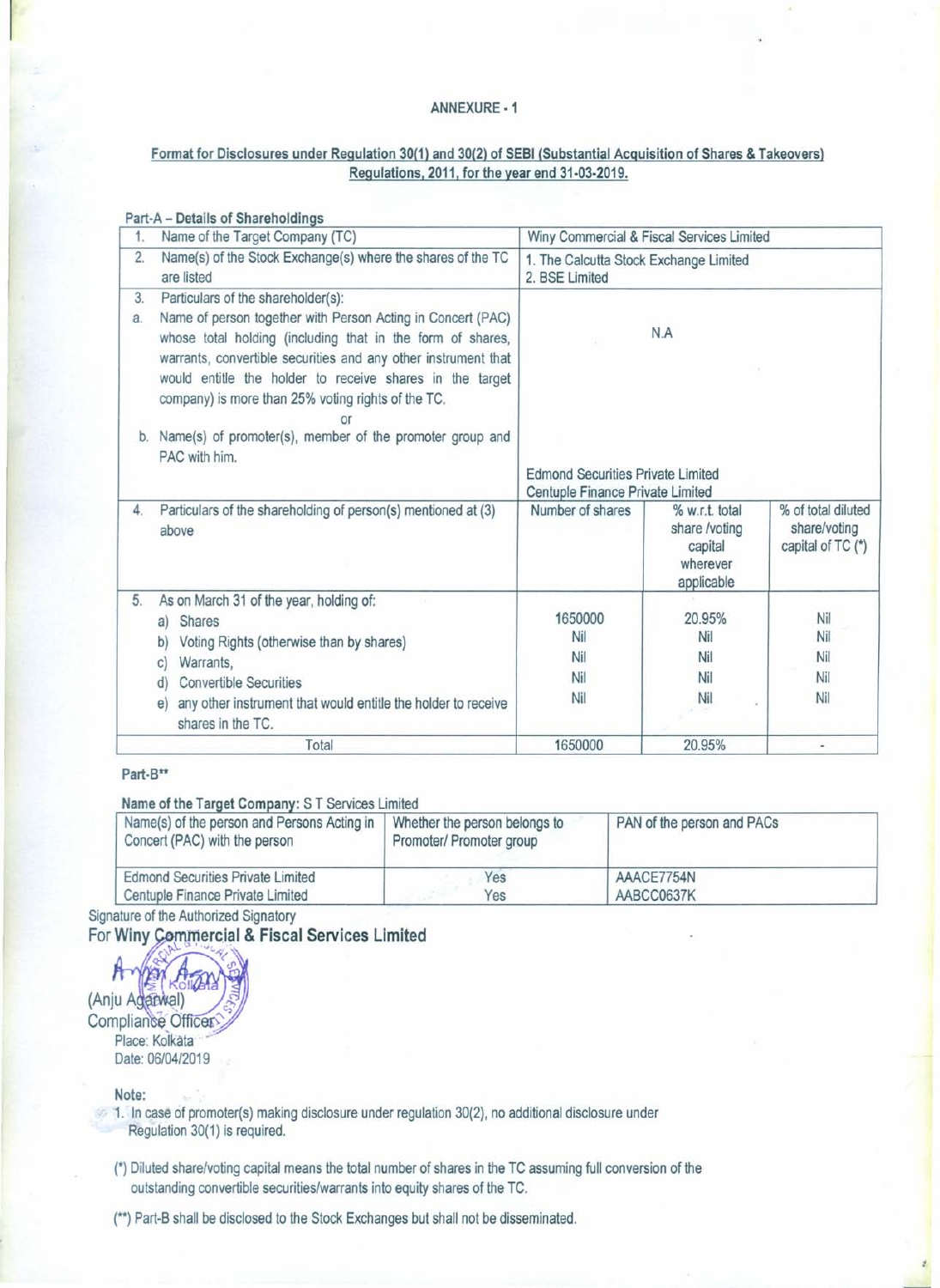## ANNEXURE-2

# Name & Particulars of Promoter(s) & member of the Promoter Group as on 31·03·2019.

Name of the Target Company: Winy Commercial & Fiscal Services Limited

| Name(s) & Particulars of Promoter(s) &<br>member of the Promoter Group. | Number of<br><b>Shares</b> | % w.r.t. Total share /<br><b>Voting Capital</b><br>wherever applicable | % of total diluted<br>share / Voting<br>Capital of TC |
|-------------------------------------------------------------------------|----------------------------|------------------------------------------------------------------------|-------------------------------------------------------|
| <b>Edmond Securities Private Limited</b>                                | 500000                     | 06.35%                                                                 | $-$                                                   |
| Centuple Finance Private Limited                                        | 1150000                    | 14.60%                                                                 | $\cdots$                                              |
| Total                                                                   | 1650000                    | 20.95%                                                                 | $\cdots$                                              |

**Hollands** Land

For Winy Commercial & Fiscal Services Limited

 $8$  FISC  $H<sub>1</sub>$ Kelhala (Anju Agarwal)

Company Secretary & Compliance Officer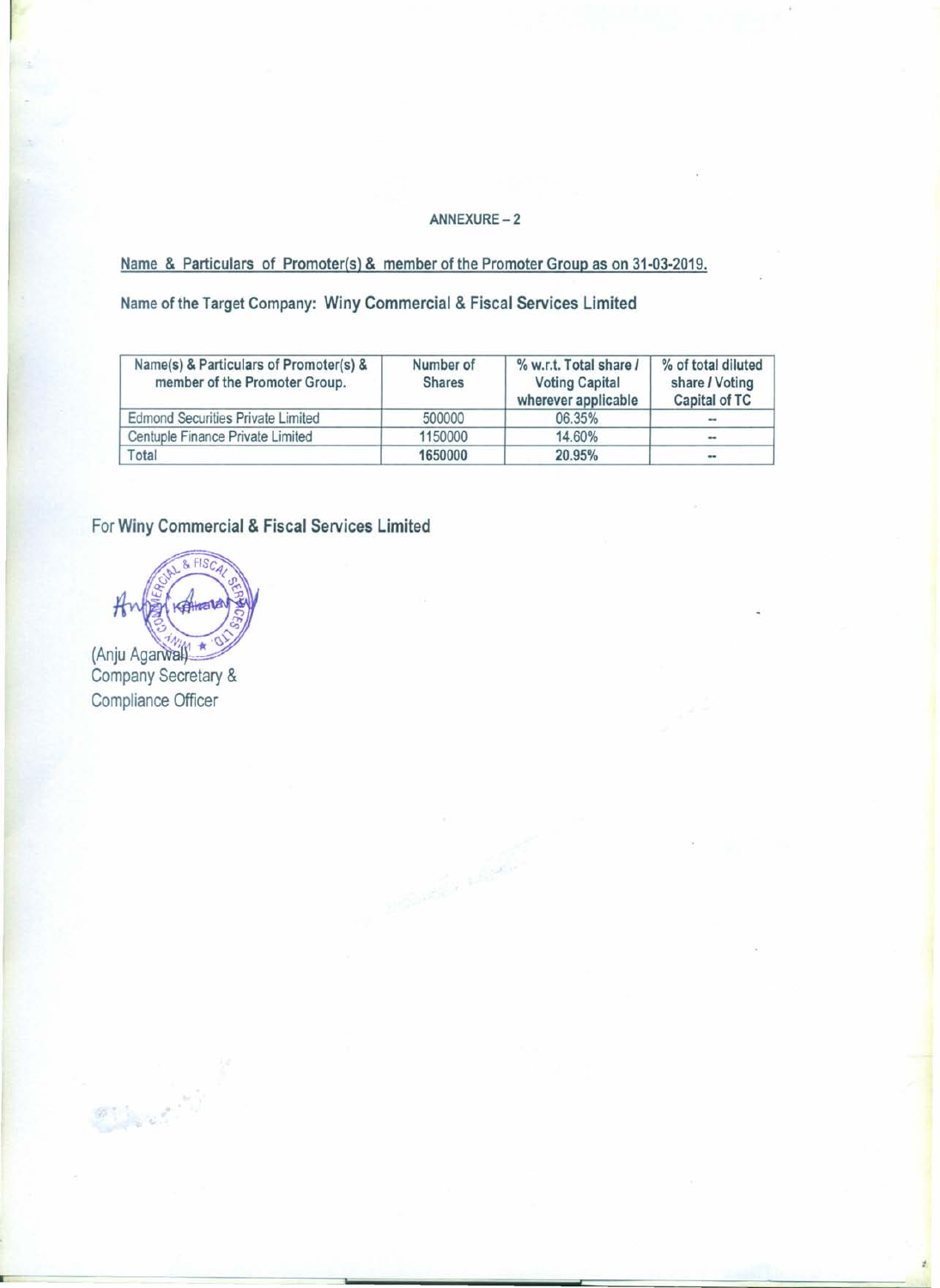# CENTUPLE FINANCE PRIVATE LIMITED 18, GIRI BABU LANE, KOLKATA - 700012

CIN No. U67190WB1993PTC060863 email id:amitmycomputer@yahoo.com

Date: 05.04.2019

To The Secretary, BSE Limited, Floor 25, P J Towers, Dalal Street, Mumbai - 400 001 Phone No. 91-22-22721233/14, 91-22-66545695.

Dear Sir/Madam,

## Sub:Disclosures under Regulation 30(1) and 30(2) of SEBI (Substantial acquisition of Shares & Takeovers) Regulations, 2011, for the year end 31-03-2019.

In terms of Regulation 30(1) and 30(2) of SEBI (Substantial acquisition of Shares  $\&$ Takeovers) Regulations, 2011, please find enclosed in Annexure 1 herewith the disclosure of Shareholdings/Voting Rights of each Promoter and Promoter Group Persons of Winy Commercial & Fiscal Services Limited together with Person Acting in Concert as on 31<sup>st</sup> March, 2019.

Kindly take the above on record and acknowledge receipt.

Thanking you,

Yours truly,

For Centuple Finance Pvt. Ltd.

CENTUPLE FINANCE PVT. LTD.

Amit Kumar Boypria

Director Director

Encl: as above

Cc to: 1) The Secretary, The Calcutta Stock Exchange Ltd. 7, Lyons Range, Kolkata - 700 001

> 2) Winy Commercial & Fiscal Services Limited, 4A, Kapalitola Lane, Kolkata- 700012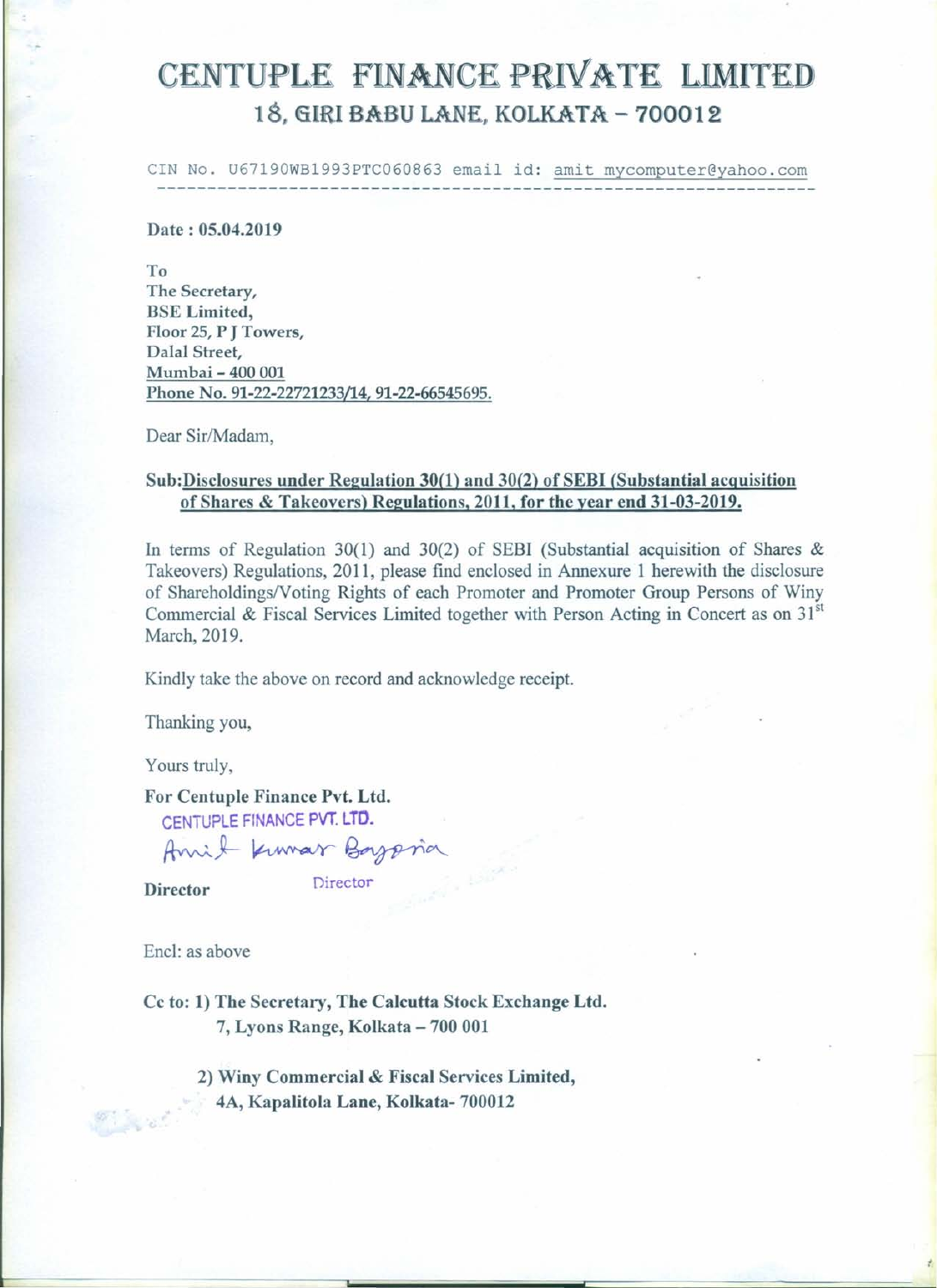#### ANNEXURE ·1

### Disclosures under Regulation 30(1) and 30(2) of SEBI (Substantial Acquisition of Shares & Takeovers) Regulations, 2011, for the year end 31·03·2019

#### Part-A - Details of Shareholdings

| 1.       | Name of the Target Company (TC)                                                                                                                                                                                                                                                                                                                           |                                                          | Winy Commercial & Fiscal Services Limited                            |                                                             |
|----------|-----------------------------------------------------------------------------------------------------------------------------------------------------------------------------------------------------------------------------------------------------------------------------------------------------------------------------------------------------------|----------------------------------------------------------|----------------------------------------------------------------------|-------------------------------------------------------------|
| 2.       | Name(s) of the Stock Exchange(s) where the shares of the TC<br>are listed                                                                                                                                                                                                                                                                                 | 1. The Calcutta Stock Exchange Limited<br>2. BSE Limited |                                                                      |                                                             |
| 3.<br>a. | Particulars of the shareholder(s):<br>Name of person together with Person Acting in Concert (PAC)<br>whose total holding (including that in the form of shares,<br>warrants, convertible securities and any other instrument that<br>would entitle the holder to receive shares in the target<br>company) is more than 25% voting rights of the TC.<br>or | N.A                                                      |                                                                      |                                                             |
|          | b. Name(s) of promoter(s), member of the promoter group and<br>PAC with him.                                                                                                                                                                                                                                                                              |                                                          |                                                                      |                                                             |
|          |                                                                                                                                                                                                                                                                                                                                                           | Centuple Finance Pvt. Ltd.                               |                                                                      |                                                             |
| 4.       | Particulars of the shareholding of person(s) mentioned at (3)<br>above                                                                                                                                                                                                                                                                                    | Number of shares                                         | % w.r.t. total<br>share /voting<br>capital<br>wherever<br>applicable | % of total diluted<br>share/voting capital<br>of $TC$ $(*)$ |
| 5.       | As on March 31 of the year, holding of:                                                                                                                                                                                                                                                                                                                   |                                                          |                                                                      |                                                             |
|          | <b>Shares</b><br>a)<br>Voting Rights (otherwise than by shares)<br>b)                                                                                                                                                                                                                                                                                     | 1150000                                                  | 14.60%                                                               |                                                             |
|          | Warrants.<br>C)                                                                                                                                                                                                                                                                                                                                           |                                                          |                                                                      |                                                             |
|          | <b>Convertible Securities</b><br>d)                                                                                                                                                                                                                                                                                                                       |                                                          |                                                                      |                                                             |
|          | any other instrument that would entitle the holder to receive<br>e)<br>shares in the TC.                                                                                                                                                                                                                                                                  |                                                          |                                                                      |                                                             |
|          | Total                                                                                                                                                                                                                                                                                                                                                     | 1150000                                                  | 14.60%                                                               |                                                             |

#### Part-B\*\*

Name of the Target Company: Winy Commercial & Fiscal Services Limited

| Name(s) of the person and Persons Acting<br>in Concert (PAC) with the person | Whether the person belongs to<br>Promoter/ Promoter group | PAN of the person and PACs |
|------------------------------------------------------------------------------|-----------------------------------------------------------|----------------------------|
| Centuple Finance Pvt. Ltd.                                                   | Yes                                                       | AABCC0637K                 |

CENTUPLE FINANCE PVT. LTD.

Amit Kennow Beyona

Director Signature of the Authorized Signatory

Place: Kolkata Date: 05/04/2019

#### Note:

- 1. In case of promoter(s) making disclosure under regulation 30(2), no additional disclosure under Regulation 30(1) is required.
- (\*) Diluted share/voting capital means the total number of shares in the TC assuming full conversion of the outstanding convertible securities/warrants into equity shares of the TC.
- (\*\*) Part-8 shall be disclosed to the Stock Exchanges but shall not be disseminated.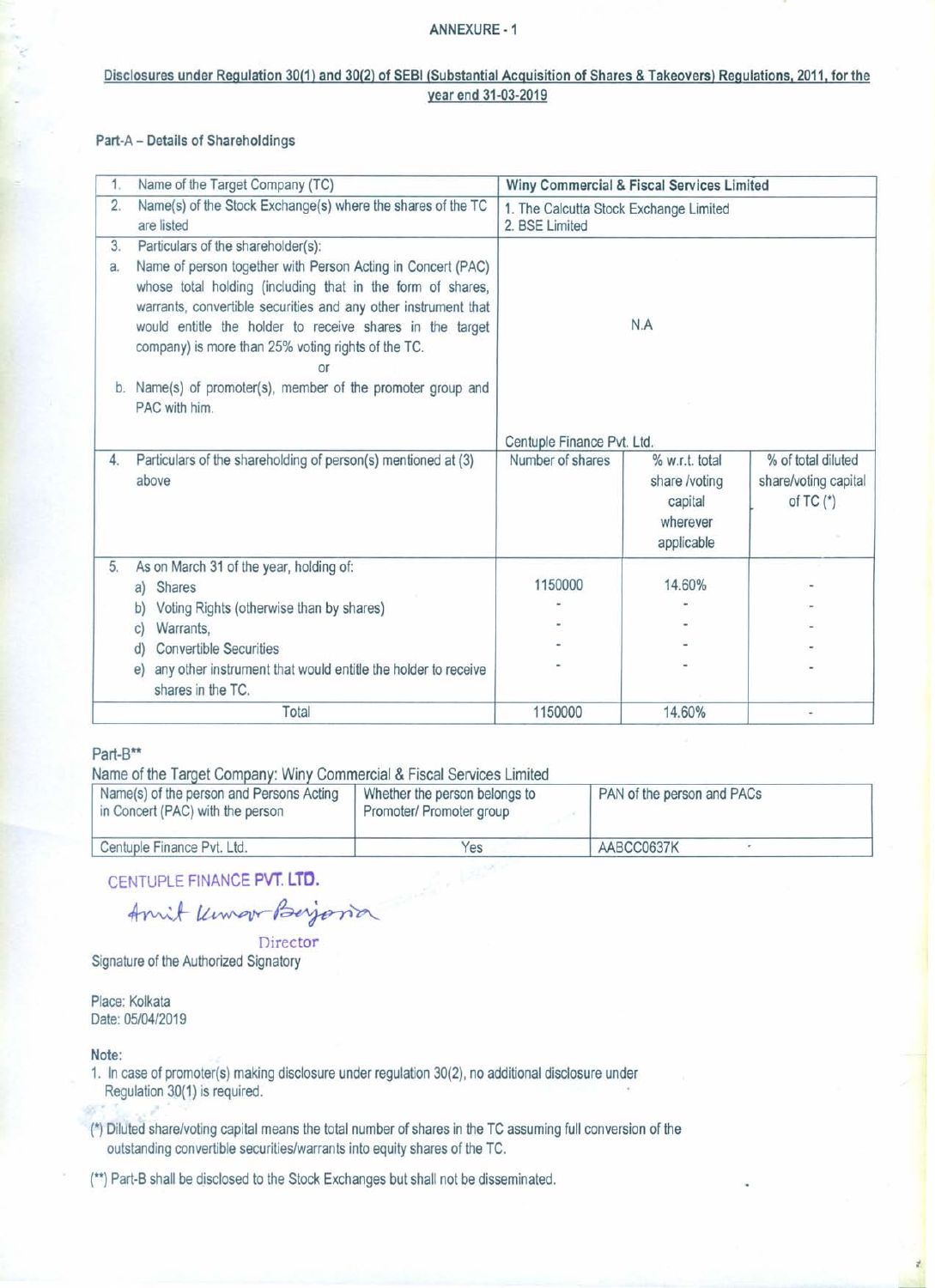# Edmond Securities Private Limited

34, Chittaranjan Avenue, 1st Floor, Kolkata - 700 012 CIN. NO. U65999WB1996PTC076412 E-MAIL ID-nayakprabhakar423@gmail.com

# **Dated: 04.04.2019**

**To The Secretary, BSE Limited, Phiroze Jeejeebhoy Towers. Floor 25, P J Towers,** Dalal Street. **Mumbai- 400 001 Phones: 91-22-22721233/4, 91-22-66545695.**

# **Sub: Disclosures under Regulation 30(1) and 30(2) of SEBI (Substantial acquisition of Shares & Takeovers) Regulations, 2011, for the year ended 31-03-2019.**

Dear Sir/Madam,

In terms of Regulation 30(1) and 30(2) of SEBI (Substantial acquisition of Shares & Takeovers) Regulations, 2011, please find enclosed in Annexure 1 herewith the disclosure of Shareholdings /Voting Rights of each Promoter and Promoter Group Persons of Winy Commercial & Fiscal Services Limited together with Person Acting in Concert as on 31<sup>st</sup> March, 2019.

Kindly take the above on record and acknowledge receipt.

Thanking you,

Yours truly,

**For Edmond Securities bt. Ltd.** t:DMOND SECURITIES PVT. L 1**u.** Sanat Kr. chatterfa

**Director** 

#### **Director**

Encl: a/a

**Cc to: 1) The Secretary, The Calcutta Stock Exchange Ltd.**

**7, Lyons Range, Kolkata - 700 001**

**2) The Director, Winy Commercial & Fiscal Services Limited, 4A, Kapalitola Lane, Kolkata- 700012.**

.>